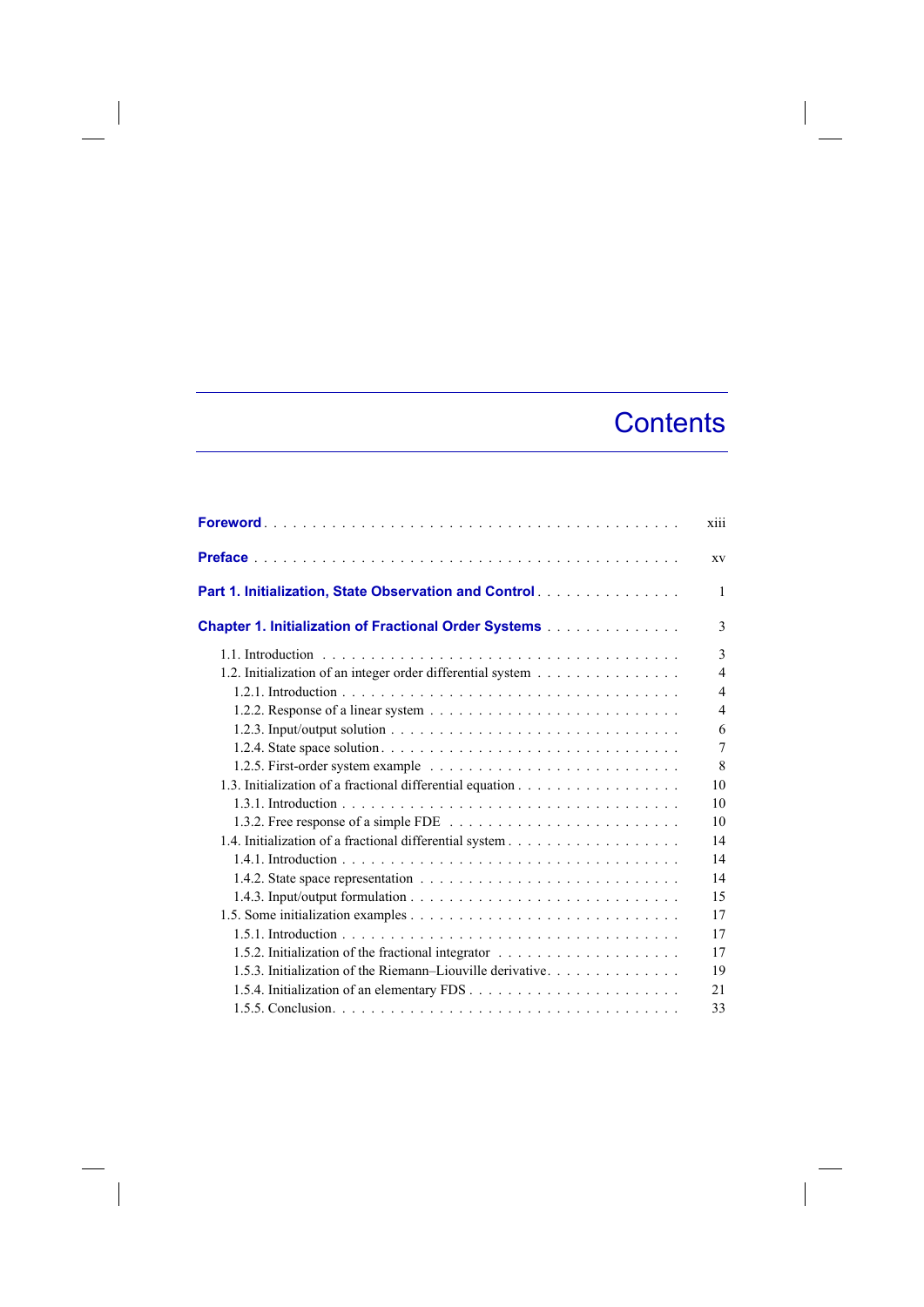vi Analysis, Modeling and Stability of Fractional Order Differential Systems 2

 $\overline{\phantom{a}}$ 

 $\overline{\phantom{a}}$ 

 $\begin{array}{c} \hline \end{array}$ 

| Chapter 2. Observability and Controllability of FDEs/FDSs                    | 35 |
|------------------------------------------------------------------------------|----|
|                                                                              | 35 |
| 2.2. A survey of classical approaches to the observability                   |    |
| and controllability of fractional differential systems.                      | 37 |
|                                                                              | 37 |
| 2.2.2. Definition of observability and controllability                       | 37 |
| 2.2.3. Observability and controllability                                     |    |
|                                                                              | 37 |
|                                                                              | 39 |
| 2.3. Pseudo-observability and pseudo-controllability of an FDS               | 40 |
|                                                                              | 40 |
|                                                                              | 41 |
|                                                                              | 45 |
|                                                                              | 49 |
|                                                                              |    |
|                                                                              | 52 |
|                                                                              | 57 |
|                                                                              | 58 |
| 2.4. Observability and controllability of the distributed state              | 60 |
|                                                                              | 60 |
|                                                                              | 62 |
|                                                                              | 64 |
|                                                                              | 65 |
| <b>Chapter 3. Improved Initialization of Fractional Order Systems [1996]</b> | 67 |
|                                                                              | 67 |
|                                                                              | 68 |
|                                                                              | 71 |
|                                                                              | 71 |
|                                                                              | 72 |
|                                                                              | 74 |
| 3.3.4. Numerical example 1: one-derivative system                            | 76 |
| 3.3.5. Numerical example 2: non-commensurate order system                    | 78 |
|                                                                              | 81 |
|                                                                              | 81 |
|                                                                              | 82 |
|                                                                              | 84 |
|                                                                              | 87 |
|                                                                              | 91 |
|                                                                              | 95 |
|                                                                              | 95 |
|                                                                              |    |
|                                                                              | 98 |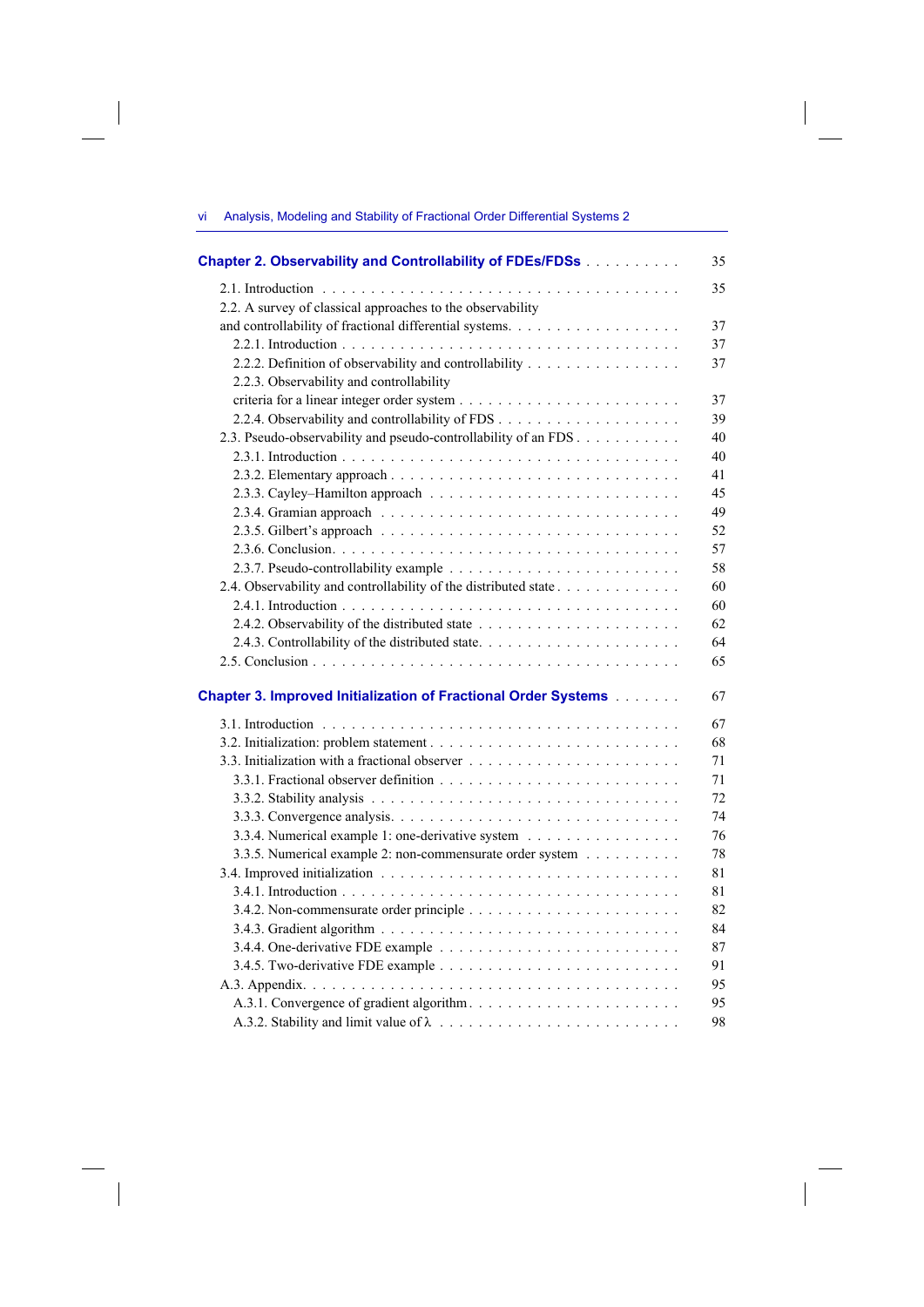| <b>Chapter 4. State Control of Fractional Differential Systems</b>                                                                      | 99  |
|-----------------------------------------------------------------------------------------------------------------------------------------|-----|
|                                                                                                                                         | 99  |
|                                                                                                                                         | 100 |
|                                                                                                                                         | 100 |
|                                                                                                                                         | 101 |
|                                                                                                                                         | 103 |
|                                                                                                                                         | 103 |
|                                                                                                                                         | 104 |
|                                                                                                                                         | 121 |
|                                                                                                                                         | 121 |
|                                                                                                                                         | 122 |
|                                                                                                                                         | 124 |
|                                                                                                                                         | 126 |
|                                                                                                                                         | 129 |
| 4.4.6. Pseudo-state control of the two-derivative FDE                                                                                   | 130 |
|                                                                                                                                         | 131 |
|                                                                                                                                         |     |
| <b>Chapter 5. Fractional Model-based Control of</b>                                                                                     | 133 |
|                                                                                                                                         | 133 |
| 5.2. Identification of the RC line using a fractional model                                                                             | 134 |
|                                                                                                                                         | 134 |
| 5.2.2. An identification algorithm dedicated to fractional models                                                                       | 134 |
|                                                                                                                                         | 139 |
|                                                                                                                                         | 149 |
|                                                                                                                                         | 154 |
|                                                                                                                                         | 154 |
|                                                                                                                                         | 155 |
|                                                                                                                                         | 156 |
|                                                                                                                                         | 158 |
| 5.3.5. Experimental results $\ldots$ , $\ldots$ , $\ldots$ , $\ldots$ , $\ldots$ , $\ldots$ , $\ldots$ , $\ldots$ , $\ldots$ , $\ldots$ | 159 |
|                                                                                                                                         | 164 |
|                                                                                                                                         | 165 |
| Part 2. Stability of Fractional Differential Equations and Systems.                                                                     | 167 |
| <b>Chapter 6. Stability of Linear FDEs Using the Nyquist Criterion</b>                                                                  | 169 |
|                                                                                                                                         | 169 |
| 6.2. Simulation and stability of fractional differential equations                                                                      | 171 |
|                                                                                                                                         | 171 |
|                                                                                                                                         | 172 |
| 6.2.3. Stability analysis of FDEs using the Nyquist criterion                                                                           | 174 |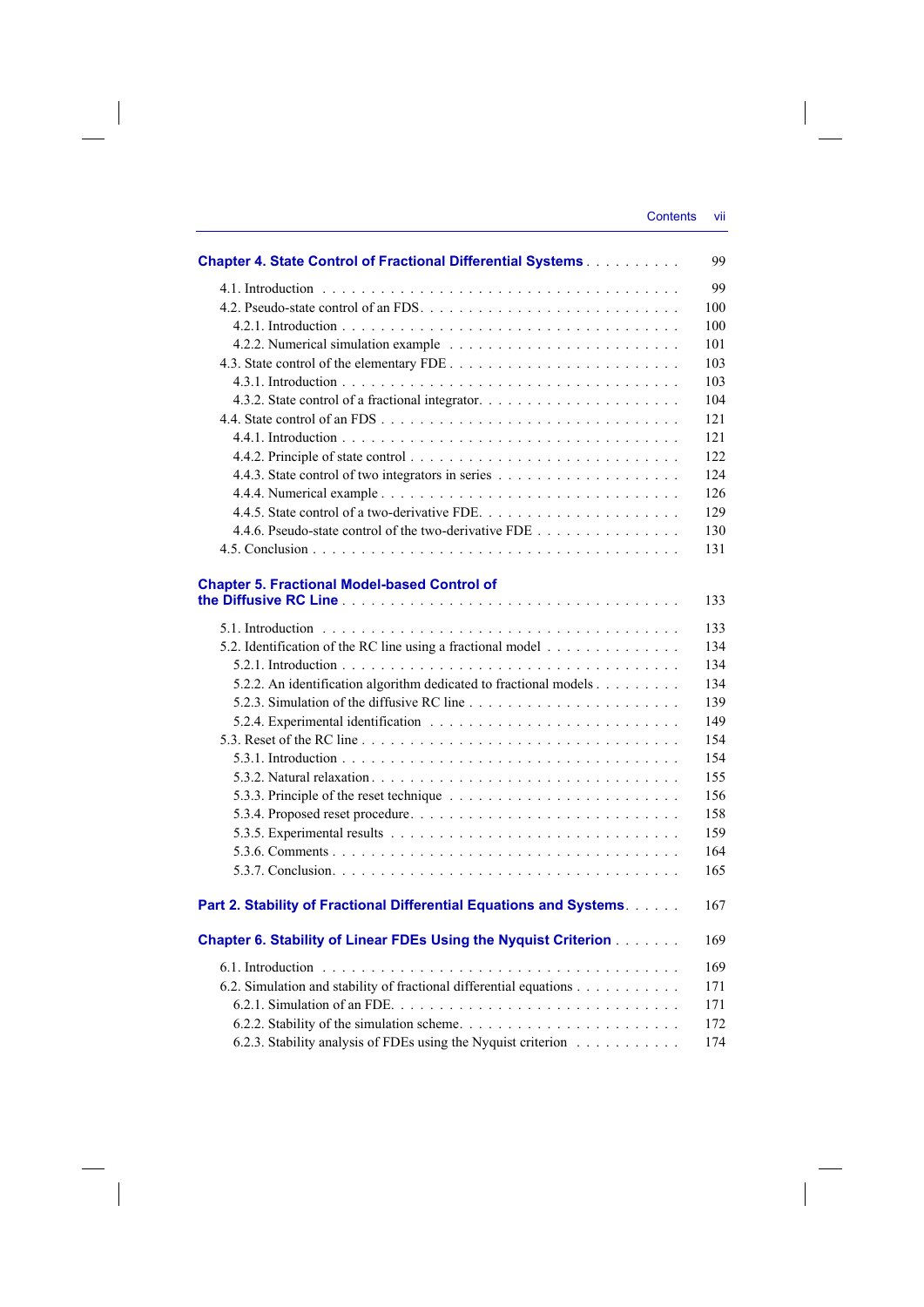## viii Analysis, Modeling and Stability of Fractional Order Differential Systems 2

|                                                                  | 175 |
|------------------------------------------------------------------|-----|
|                                                                  | 175 |
|                                                                  | 176 |
| 6.3.3. Drawing of $H_{oi}(j\omega)$ graph in the complex plane   | 177 |
|                                                                  | 178 |
|                                                                  | 182 |
|                                                                  | 182 |
|                                                                  | 182 |
| 6.4.2. Drawing of $H_{0I}(j\omega)$ graph in the complex plane   | 182 |
|                                                                  | 184 |
|                                                                  | 187 |
|                                                                  | 194 |
|                                                                  | 195 |
|                                                                  | 195 |
|                                                                  | 195 |
|                                                                  | 196 |
|                                                                  | 196 |
|                                                                  | 198 |
|                                                                  | 200 |
|                                                                  | 200 |
|                                                                  | 201 |
|                                                                  | 202 |
|                                                                  | 205 |
|                                                                  |     |
|                                                                  | 205 |
|                                                                  | 206 |
| 7.3. Energy stored and dissipated in a fractional integrator     | 211 |
|                                                                  | 211 |
|                                                                  | 211 |
|                                                                  | 214 |
|                                                                  | 215 |
|                                                                  | 216 |
| 7.3.6. Integer order and fractional order integrators.           | 219 |
| 7.3.7. Characterization of fractional energy and its dissipation | 226 |
|                                                                  | 231 |
|                                                                  | 234 |
|                                                                  | 234 |
|                                                                  | 234 |
|                                                                  | 237 |
| 7.4.4. Stored energies with a step input excitation              | 239 |

 $\overline{\phantom{a}}$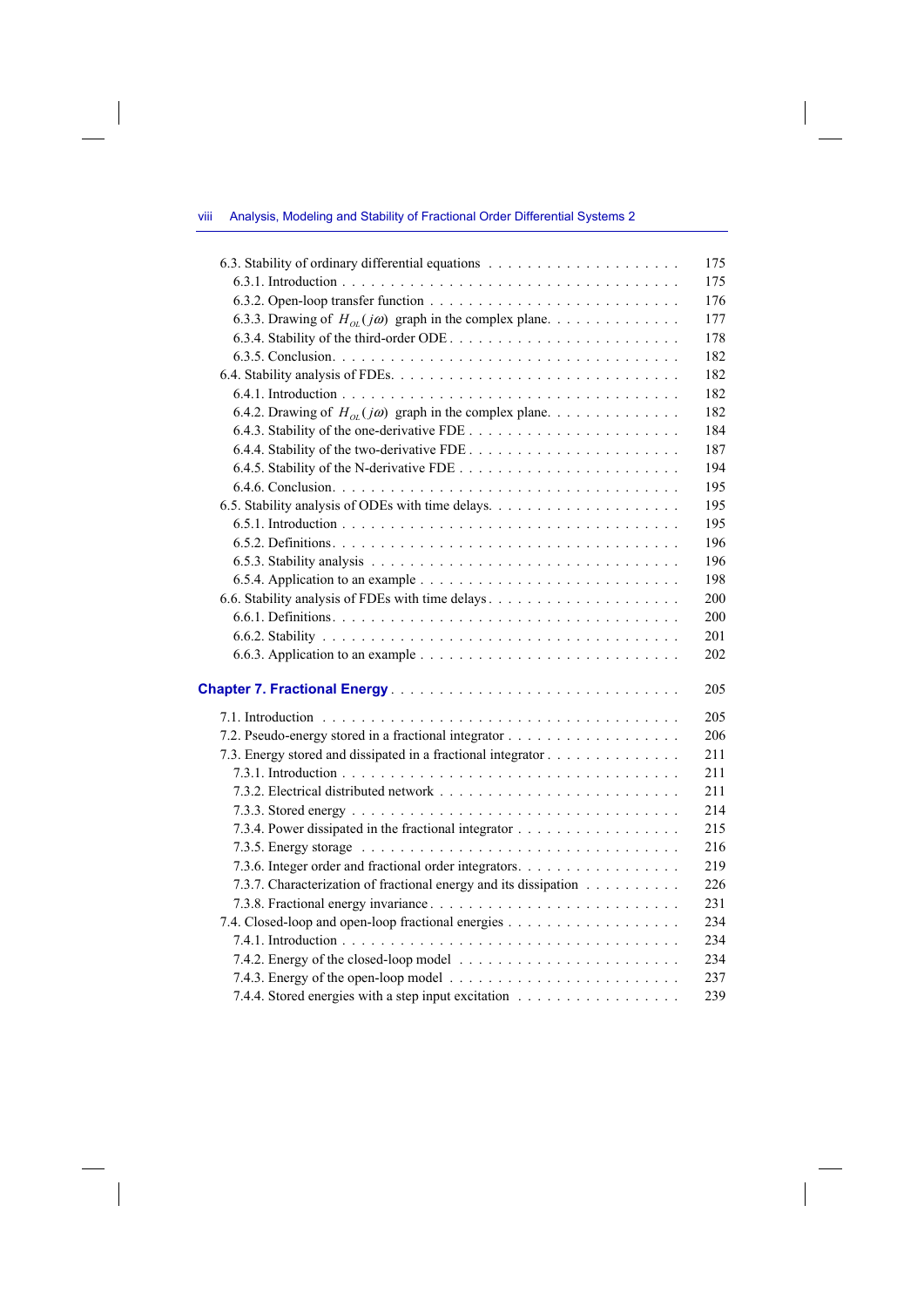| <b>Chapter 8. Lyapunov Stability of Commensurate</b>          | 247 |
|---------------------------------------------------------------|-----|
|                                                               | 247 |
|                                                               | 249 |
|                                                               | 249 |
|                                                               | 251 |
|                                                               | 253 |
|                                                               | 254 |
|                                                               | 258 |
|                                                               | 258 |
|                                                               | 258 |
| 8.3.3. Lyapunov function of N-derivative systems              | 261 |
|                                                               | 265 |
| 8.4. Lyapunov stability of a two-derivative                   |     |
|                                                               | 269 |
|                                                               | 269 |
| 8.4.2. State space model of the open-loop representation.     | 270 |
| 8.4.3. State space models of the closed-loop representation   | 271 |
| 8.4.4. Energy and stability of the open-loop representation   | 272 |
| 8.4.5. Energy and stability of the closed-loop representation | 274 |
|                                                               | 276 |
| 8.5. Lyapunov stability of an N-derivative FDE $(N > 2)$ .    | 281 |
|                                                               | 281 |
|                                                               | 282 |
|                                                               | 283 |
|                                                               | 289 |
|                                                               | 290 |
|                                                               | 290 |
|                                                               | 291 |
|                                                               |     |
| <b>Chapter 9. Lyapunov Stability of Non-commensurate</b>      |     |
|                                                               | 293 |
|                                                               | 293 |
| 9.2. Stored energy, dissipation and energy balance in         |     |
|                                                               | 295 |
|                                                               | 295 |
|                                                               | 296 |
| 9.2.3. Energy storage and dissipation in fractional devices.  | 299 |
|                                                               | 301 |
|                                                               | 302 |
|                                                               | 302 |
|                                                               | 302 |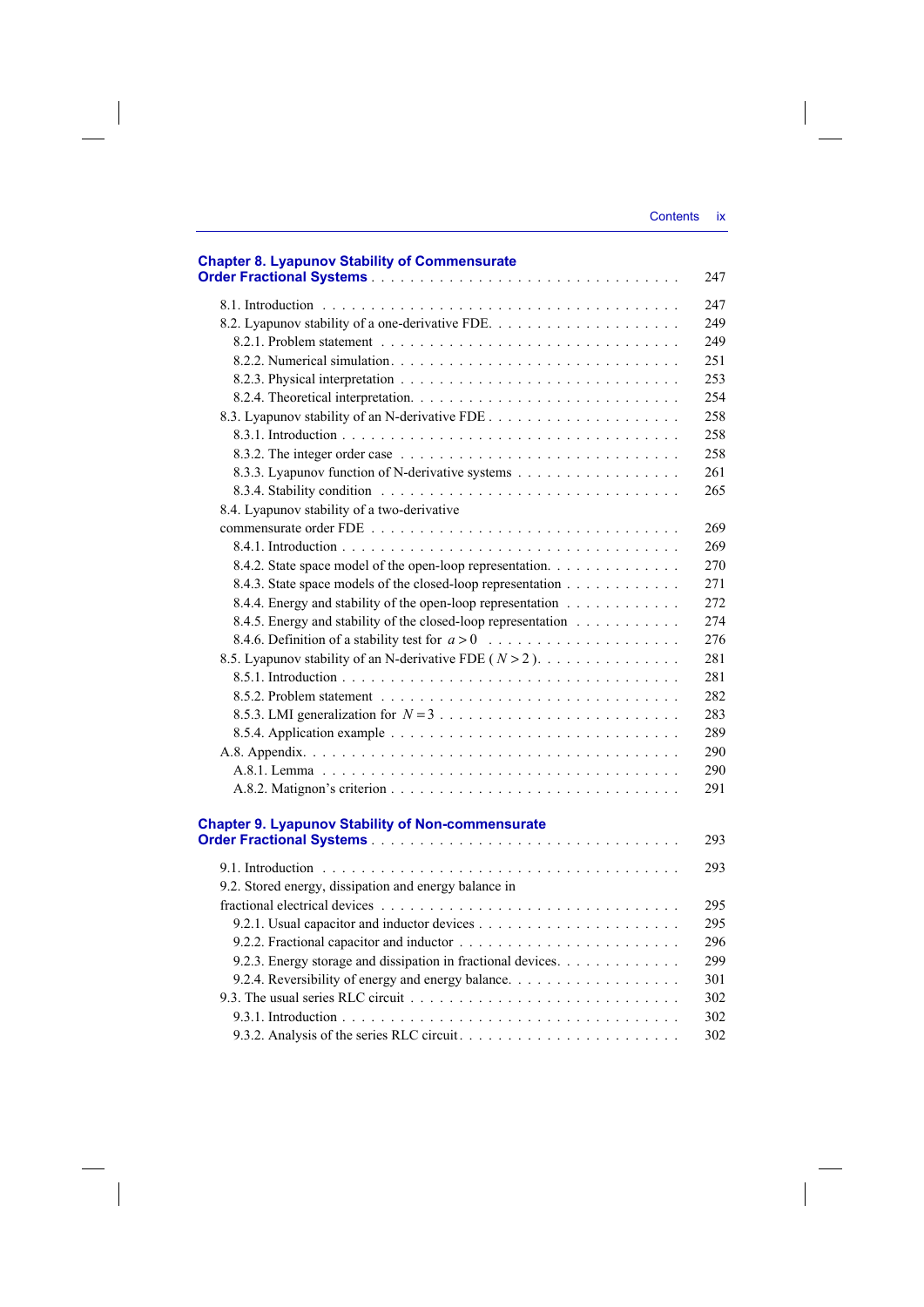## x Analysis, Modeling and Stability of Fractional Order Differential Systems 2

 $\overline{\phantom{a}}$ 

 $\overline{\phantom{a}}$ 

 $\begin{array}{c} \hline \end{array}$ 

|                                                                                                     | 304 |
|-----------------------------------------------------------------------------------------------------|-----|
|                                                                                                     | 306 |
|                                                                                                     | 306 |
|                                                                                                     | 306 |
|                                                                                                     | 307 |
|                                                                                                     | 310 |
|                                                                                                     | 314 |
|                                                                                                     | 315 |
|                                                                                                     | 315 |
|                                                                                                     | 317 |
|                                                                                                     | 320 |
|                                                                                                     | 320 |
|                                                                                                     | 320 |
|                                                                                                     | 322 |
| 9.7. Stability of a commensurate order FDE: energy balance approach                                 | 325 |
|                                                                                                     | 325 |
| 9.7.2. Analysis of the commensurate order FDE $\ldots$ , , , ,                                      | 325 |
|                                                                                                     | 327 |
| 9.8. Stability of a commensurate order FDE: physical                                                |     |
|                                                                                                     | 328 |
|                                                                                                     | 328 |
|                                                                                                     | 329 |
| 9.8.3. Lyapunov function of a fractional differential system                                        | 329 |
|                                                                                                     | 331 |
|                                                                                                     | 334 |
|                                                                                                     | 335 |
| A.9.1. The infinite length LG line $\ldots \ldots \ldots \ldots \ldots \ldots \ldots \ldots \ldots$ | 335 |
| A.9.2. Energy storage and dissipation in the fractional capacitor                                   | 339 |
|                                                                                                     | 341 |
|                                                                                                     |     |
| Chapter 10. An Introduction to the Lyapunov Stability of                                            |     |
|                                                                                                     | 343 |
|                                                                                                     |     |
|                                                                                                     | 343 |
|                                                                                                     | 344 |
|                                                                                                     | 344 |
|                                                                                                     | 344 |
|                                                                                                     | 345 |
| 10.2.4. Local stability of a one-derivative nonlinear fractional system                             | 349 |
|                                                                                                     | 353 |
|                                                                                                     | 353 |
|                                                                                                     | 353 |
|                                                                                                     | 354 |
| 10.3.4. Nonlinear system with two fractional derivatives                                            | 357 |